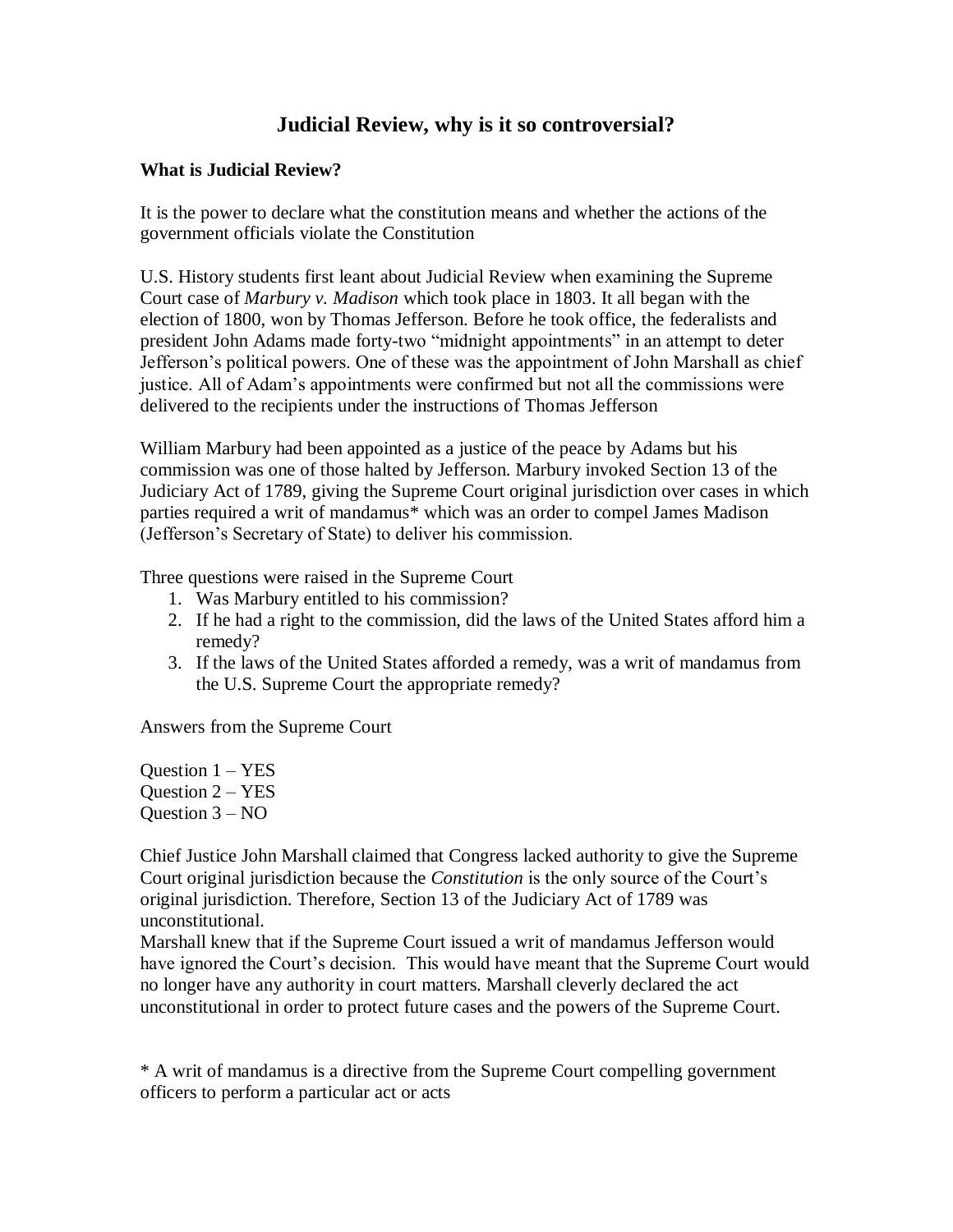Marbury v. Madison was the first test of the Supreme Court's jurisdiction but why?

The *Constitution* does not mention the power of judicial review. However, both Federalists and Anti-Federalists assumed that the Supreme Court would exercise judicial review. According to the *Constitution*, Article III only gives an outline of a national judiciary. Congress was given the job to create and clarify the role of the Supreme Court, which it did in the **Judiciary Act of 1789.**

The act created the following:-

- A Supreme Court consisting of a chief justice and five associate justices
- Thirteen federal districts (trial) courts and judgeships
- **Three federal circuit (appellate) courts, staffed by two Supreme Court justices and** a district court judge, who traveled throughout the country hearing appeals
- Defined the jurisdiction (power) of the lower federal courts
- Defined the jurisdiction (power) of the Supreme Court
- Power and original jurisdiction to the Supreme Court over cases in which parties requested a writ of mandamus

The Supreme Court justices have the final say about the meaning of the *Constitution*. According to Chief Justice John Marshall, Judicial Review rests on the following premises:

- The people exercised their sovereign power when they adopted the *Constitution*. The *Constitution* is a superior, paramount law that cannot be changed by ordinary means
- Particular acts of Congress, the executive, and the states reflect temporary, fleeting views of what the law is
- Acts of Congress, the executive, and the states that conflict with the fundamental law of the *Constitution* are not entitled to enforcement and must be disregarded
- Judges are in the best position to declare what the *Constitution* means. By striking down laws and acts that conflict with the *Constitution*, they preserve the nation's fundamental law and the true will of the people

Judicial Review was neither immediately nor universally accepted. Anti-Federalists feared that the Supreme Court would use its powers to eliminate the power of state courts. President Andrew Jackson argued against the existence of the Supreme Court and threatened not to enforce their decisions with which he disagreed, especially the removal of Native Americans from Georgia.